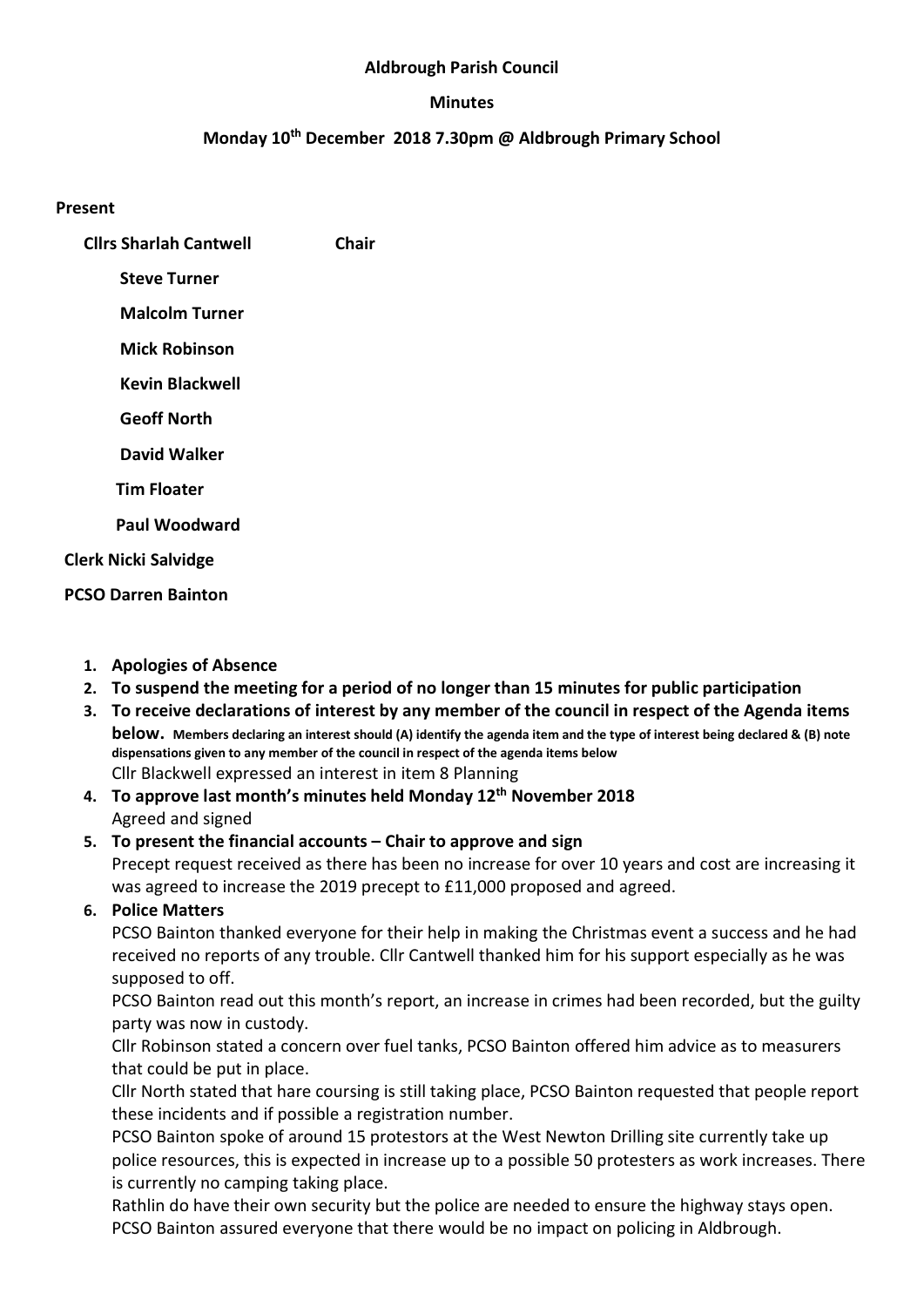# 7. Matters arising – Chair to receive updates on 'Resolves'

John Fox Garden Completed, family very grateful however do not want a fuss. Mr Langdon to complete the path to the garden in near future

Bio Mass plant disruption warned about as they are continuing to deal with repairs. Cllr S. Turner asked why the lights need to be on at night and that this is making the site visible for much further afield, clerk to speak with them.

Bio- mass plant prepared to purchase new de-fib box and will liase with clerk

Tansterne lorries- unable to put up sign requesting right turn only as some may wish to go left. Carlton Lane again seems to of come up on Facebook and clerk has spoken to Mike Peeke today for an update, He met with Tim & John Porter regarding a car parking and which they say seems to be causing majority of issues, therefore the plan is that in the next few weeks Highways will measure and mark out on the plan a short length of Double yellow lines which they will then have to go through the legal process to sort out, this can take between 9-12 months with a limited budget this is not a definite. Concern raised by Cllr S. Turner over increased parking on Castle Hill.

Also mentioned was the sign put up while building bio-mass re unsuitable traffic, mentioned previously by clerk, this will be removed. A sign will also be put up to direct people to West Carlton without having to access through Aldbrough.

Cllr Cantwell voiced her disappointment that Facebook is often not portraying accurately what is going on.

Salt bins- Cllr Robinson reported all bins expect one on Queensmead are full, Cllr North to fill with Cllr Robinsons help. Any remaining salt to be put in the Village Hall Salt bin.

Bridge on path opposite post office will be repaired when they are able to access site, greenery still causing an issue despite requests from PC and Engineers to cut back. Cllr Cantwell has visited the site today and reports the greenery is no longer a problem, clerk to contact engineers to ask that the work now be carried out.

Local Plan - Cllrs. Cantwell, S.Turner and Robinson to attend Hornsea Library 11<sup>th</sup> December to discuss further. Cllr Robinson has a list of comments to put forward including the Rural Service Centre name that Aldbrough comes under, which due to lack of public transport, job opportunities, and road crossing required by service centres, no longer available in the village.

Cllr Blackwell stated that there is a lack of sustainable building in the village and that, sites are not being well thought out as to requirements of the village. That to bring in affordable housing without the access to Hull and local jobs is not working.

# 8. Planning Applications

18/03896/PLF 10 East Newton Road HU11 4RT – No objections

# 9. Correspondence

Everinghams – request to erect memorial headstone - no objections Request to advertise Improving your access for NHS, works even if your practice is not included as an open practice.

Rathlin – email requesting council and community representatives, the current Parish Council representative Cllr North is still willing to be on the committee although meeting are very rare and frustrating due to a lack of community involvement between the company and those affected.

# 10. Any Other Business

Cllr Robinson requested news on the footpath subsidence and on seaside road that despite reporting had still not seen any improvement, that the subsidence closer to the village is also getting much worse and there is a fear that the road will soon go into the dyke, barriers and signs need to be re sited.

The recreation committee have recently passed their accreditation with the ERYC to enable them to carry on with activities. Cllr Robinson stated that Jenny Smith attends the majority of courses. Cllr Robinson brought a copy of the Holderness Gazette to show an article regarding additional funding from the government to ERYC for highways and that this causes him some unhappiness as